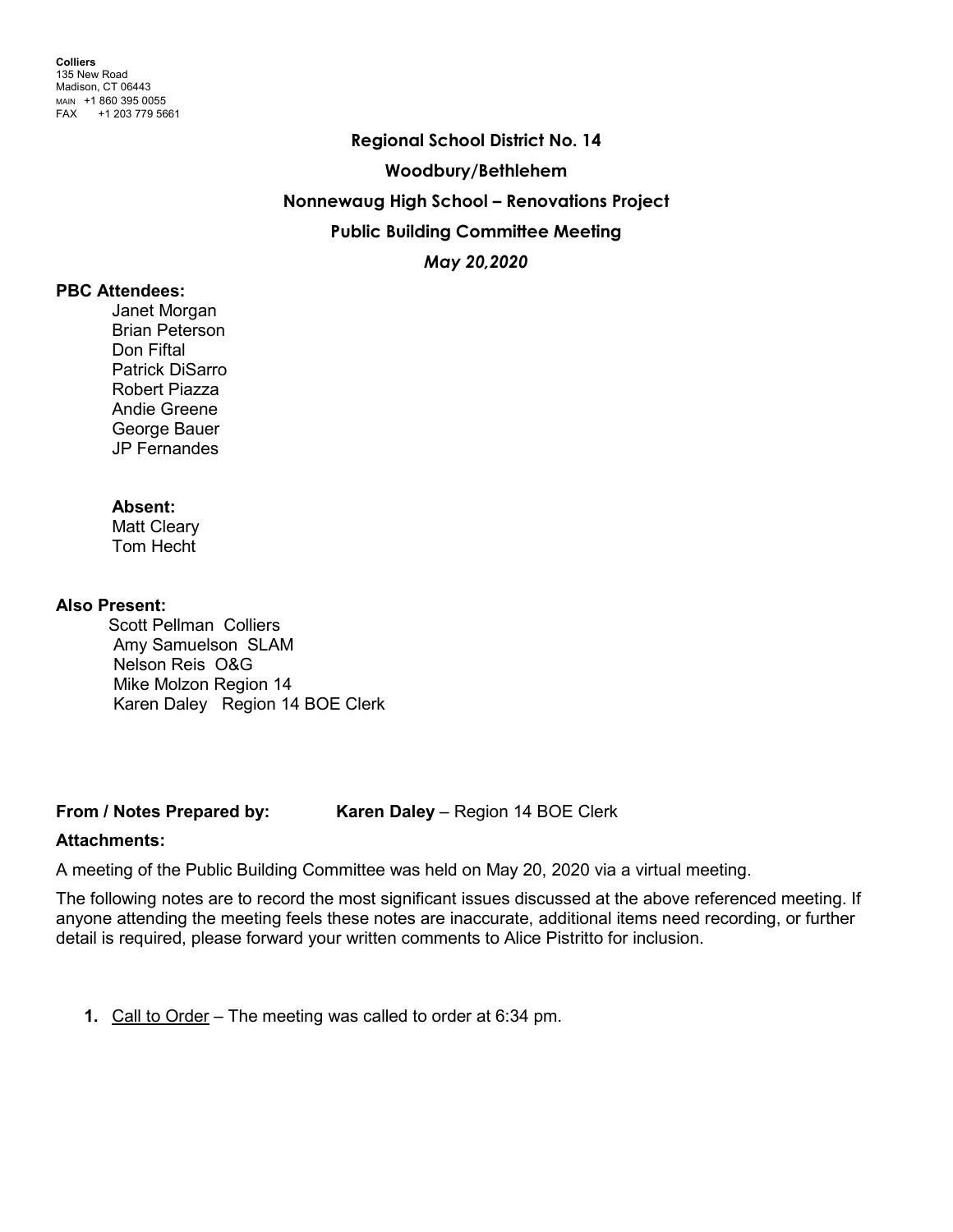# **2. Finance Report – Scott Pellman**

- There was a finance working group meeting on May 13<sup>th</sup> where the team reviewed the latest pay application #33 along with the PCO's for the month.
- Included in the building committee package for the month were the following PCO's that were approved at that meeting.
	- o PCO-180R Man gate at track \$2,369
	- o PCO-190R Roof access window (\$4,715) Credit
	- o PCO-270 Drywall fascia's at lockers \$8,456
	- o PCO-272 Mechanical penthouse doors \$6,557
	- o PCO-273 Wenger High density music storage install \$2,731
	- $\circ$  PCO-274 Keep existing steel at band practice room  $-$  (\$7,869) Credit
	- o PCO-275 Additional cleaning Covid -19 \$5,000 CM Contingency
	- o PCO-276 Attic soffit fall protection \$2,792
	- o PCO-279 Central Acoustics OT \$170 CM Contingency
	- o PCO-280R Music roof floor change \$9,913
	- o PCO-282 Wall protection custodial closets \$2,242
- An updated contingency status report was provided for the committee's review. The PCO's listed above have been included in this month's contingency status report. The project has expended \$2,916,504 in Construction and Owner's contingency and there are pending issues or Owner improvements that total an additional \$1,015,231 these number include athletic field lighting at \$489,000 and \$200,000 for AV equipment additions.
- The current available contingency for the High School and BOE facility is approximately \$249,765 assuming all the pending issues or betterments are accepted.
- PCO 269R for the new bleachers and handicapped turn around was approved at the last building committee meeting not to exceed \$550,000 the final PCO amount was \$425,420.
- We have also continued to hold \$200,000 in the contingency status log for upgraded technology infrastructure which does not include and technology equipment. I reached out to DNC laboratories again and they anticipate having drawings this past Friday May 15<sup>th</sup> however no documents have been provided. Phase 5B the Central Office is scheduled to be substantially complete by May 29, 2020 and implementing additional electrical infrastructure will be involved and will extend the construct schedule. Colliers does not recommend moving forward with the pricing of this work once the drawings are provided and would recommend that the district explore the upgrades as a separate project.
- O&G has been requested to provide a separate price to install conduit and foundations only for the athletic field lighting. If foundations are installed now it would lock the project into using Musco lighting because the pole shop drawings and bolting patters would be tied to that specific manufacturer's foundations. The estimated cost is \$289,324.80

# **3. OPM Report – Scott Pellman reported on the following:**

**a.** Project Update –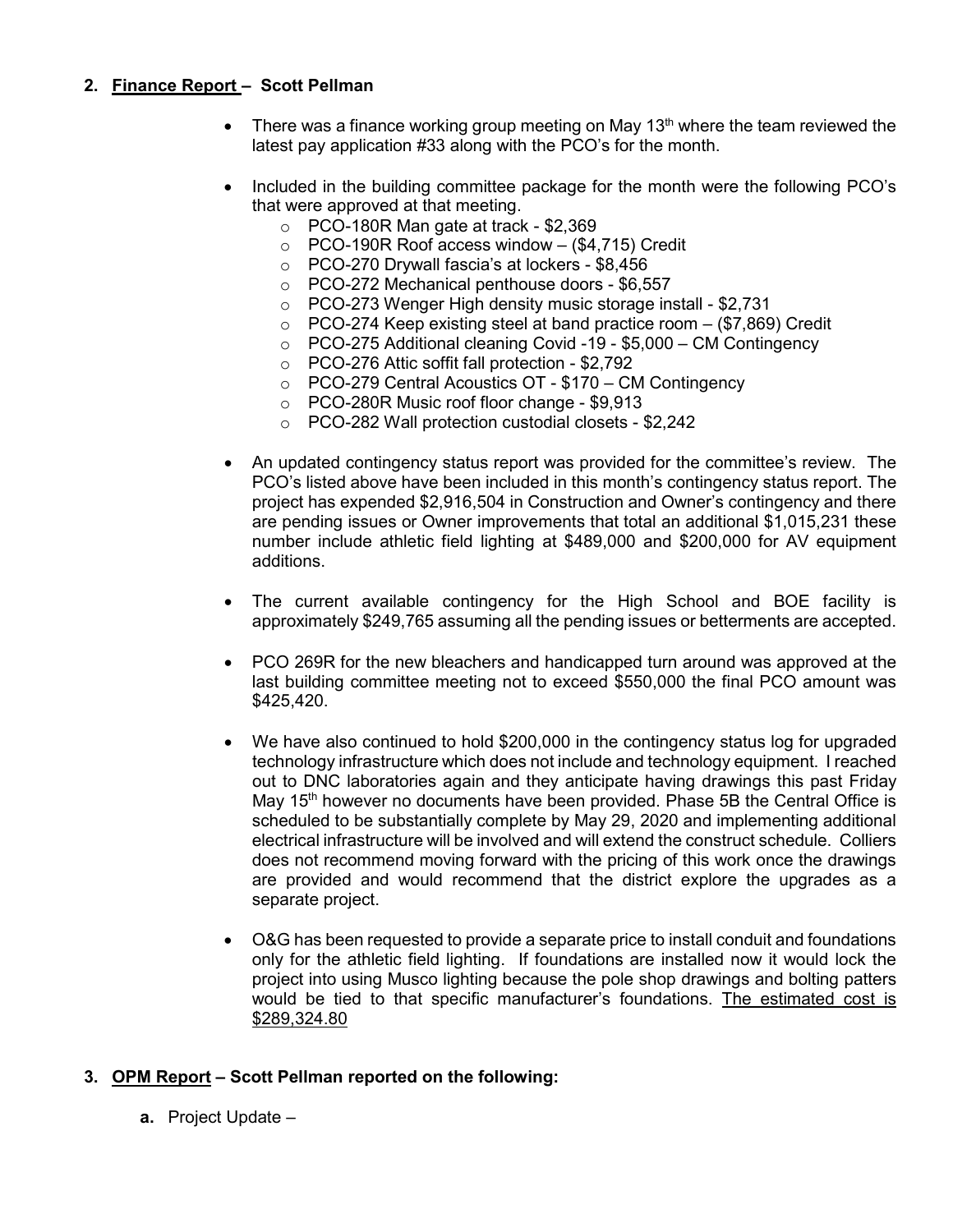- Project meetings continue to take place online, Colliers and the construction team continue to meet with the administration on a Bi- weekly basis to coordinate the project. Punch list work is ongoing and continues to be a focus. The Central Office flooring is currently being installed.
- There is an additional service request from DeClerq Office Group which was included in the meeting packet, they are one of the venders supplying furniture to the project. They had to come back to the project in January to install furniture in areas that were not ready when the delivery was originally scheduled. The charged are for the premium involved with the O.T. as school was back in session. The request for an additional \$1,371.92 has been reviewed by Colliers and SLAMS furniture coordinators and is recommended for payment.
- At the March meeting we discussed an invoice that was submitted for the addition of water treatment to address the copper issue in the potable water. There was a meeting on April 15<sup>th</sup> with RD Lemay, Mike Molzon, George Bauer and Andie Greene to review the data and the chain of events that lead to the installation of the treatment system.
- **b.** PCO reviews There are several PCO's that involve options have been reviewed or are currently under review and final decisions on moving forward need to be made by the committee.

**PCO-268R** – Monitoring DOAS Fans 3 pole contactors – \$24,578 –

- Previously approved in April for \$23,918
- **PCO-277R** Miscellaneous Contingency Draw \$12,614 (CM Contingency)
- **PCO-278R –** Attic Access AHU-1 revisions \$56,252 (CM Contingency)
- **PCO-281** Penthouse steel not shown on drawings \$15,916 (CM Cont. Allow #2)
- **PCO-284 –** Additional security cameras \$35,971
- **PCO-285 –** Back charge ESB metal Panels \$2,344 (cost)

**PCO-286R –** Stair Nosing - \$25,965

# **4.Architect update** – Amy S

• The dedication plaque has been designed and was shared with the committee.

# **5.Project Update: -** Nelson R

- Overall site work is 95% complete.
- Contingency is around \$746,000.
- COVID has had an impact on the schedule but the impact has been kept to a minimum.
- General conditions are through mid-June.

**6.Public Comment** – The committee discussed the lighting for the field and the cost associated. They discussed doing just conduit now and waiting on the lights or just doing the whole project now. They also discussed the video infrastructure that had previously been brought in front of the committee. There was not a lot of information or formal bids to put the video infrastructure into the project at this moment. They discussed the impact to the contingency if the lights and/or video infrastructure are put into the project.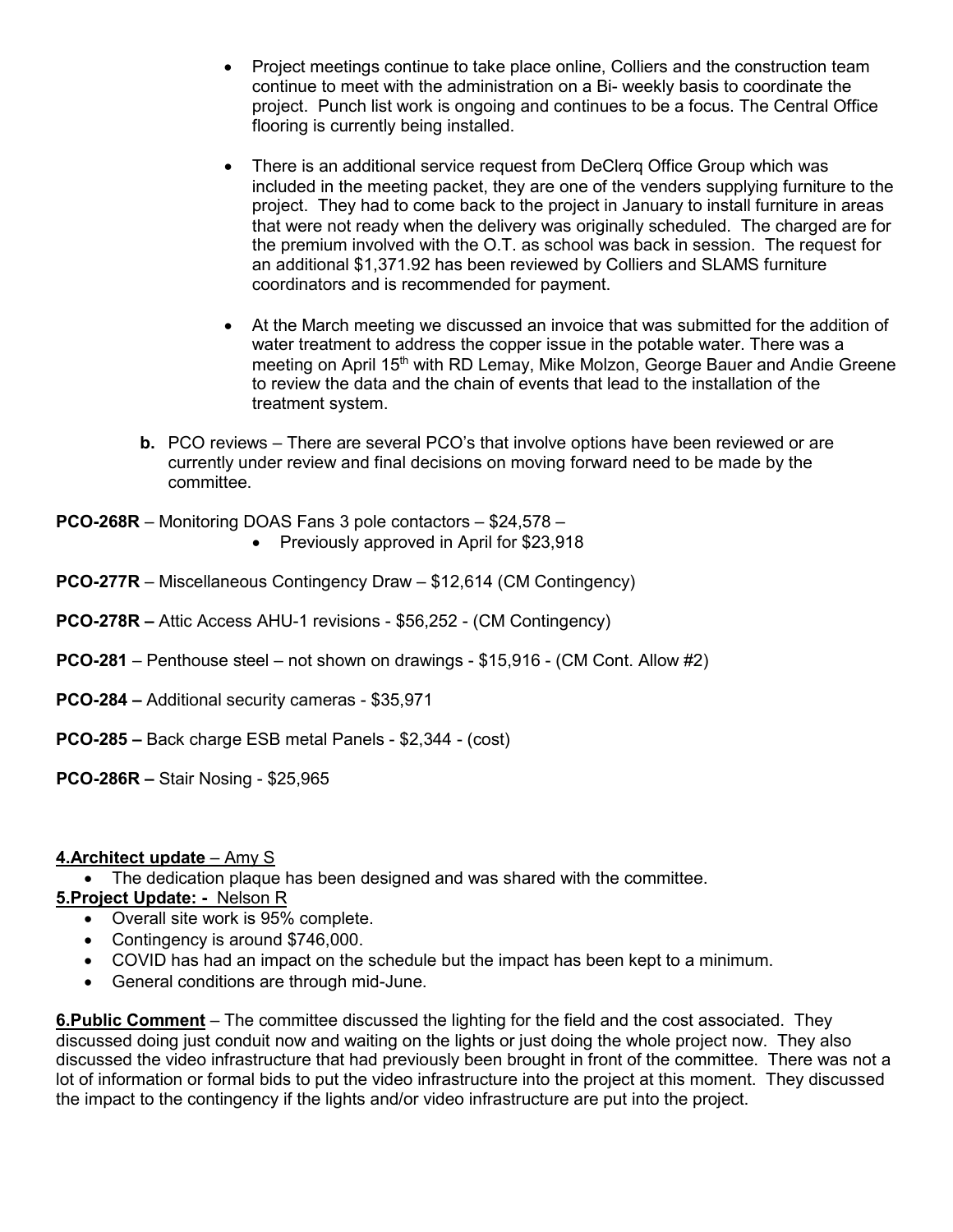# **Motions:**

# **DeClerq Office Group**

**Mr. Bauer moved** that the public building committee approve DeClerq Office Group Invoice 15519/MM192 dated 3-3-2020 in the amount of \$1,371.92 for OT charges associated with furniture deliveries. **Seconded by Mr. Fernandez. Motion carried 8-0-0**

# **Water Treatment**

**Mr. Bauer moved** that the public building committee approve Water Systems Specialties invoice 19867 dated 4/15/2020 in the amount of \$19,600 for the installation, adjustment and monitoring of a DPH OCCT water treatment system. **Seconded by Mr. Fernandez. Motion carried 8-0-0**

# **PCO-268R**

**Mr. Bauer moved** that the public building committee rescind the approval of PCO 268 and approve PCO – 268R dated 4/30/2020 for DOAS Fan Monitoring in the amount of \$24,578. **Seconded by Mr. Fernandez. Motion carried 8-0-0**

# **PCO-277R**

**Mr. Bauer moved** that the public building committee approve PCO – 277R dated 5/5/2020 for miscellaneous coordination issues in the amount of \$12,614 as a zero-cost change order to be applied to the GMP contingency. **Seconded by Mr. Fernandez. Motion carried 8-0-0**

# **PCO-278**

**Mr. Bauer moved** that the public building committee approve PCO – 278 dated 5/14/2020 for access coordination to AHU-1 in the amount of \$56,252 as a zero-cost change order to be applied to the GMP Contingency. **Seconded by Mr. Fernandez. Motion carried 8-0-0**

# **PCO-281**

**Mr. Bauer moved** that the public building committee approve PCO – 281 dated 5/8/2020 for steel coordination in the amount of \$151,916 as a zero-cost change order to be applied to the CM GMP Allowance #2. **Seconded by Mr. Fernandez. Motion carried 8-0-0**

# **PCO-284**

**Mr. Bauer moved** that the public building committee approve PCO – 285 dated 5/15/2020 for 15 additional security cameras, 1 replacement and the relocation of 2 in the amount of \$\$35,971. **Seconded by Mr. Fernandez. Motion carried 8-0-0**

# **PCO-285**

**Mr. Bauer moved** that the public building committee approve PCO – 285 dated 5/18/2020 for back charge to ESB for damaged metal panels steel coordination in the amount of \$\$2,344 as a zero-cost change order. **Seconded by Mr. Fernandez. Motion carried 8-0-0**

# **PCO-286R**

**Mr. Bauer moved** that the public building committee approve PCO – 286R dated 5/18/2020 for the installation of new stair nosing's in the amount of \$\$25,965. **Seconded by Mr. Fernandez. Motion carried 8-0-0**

**Application for Payment #33**